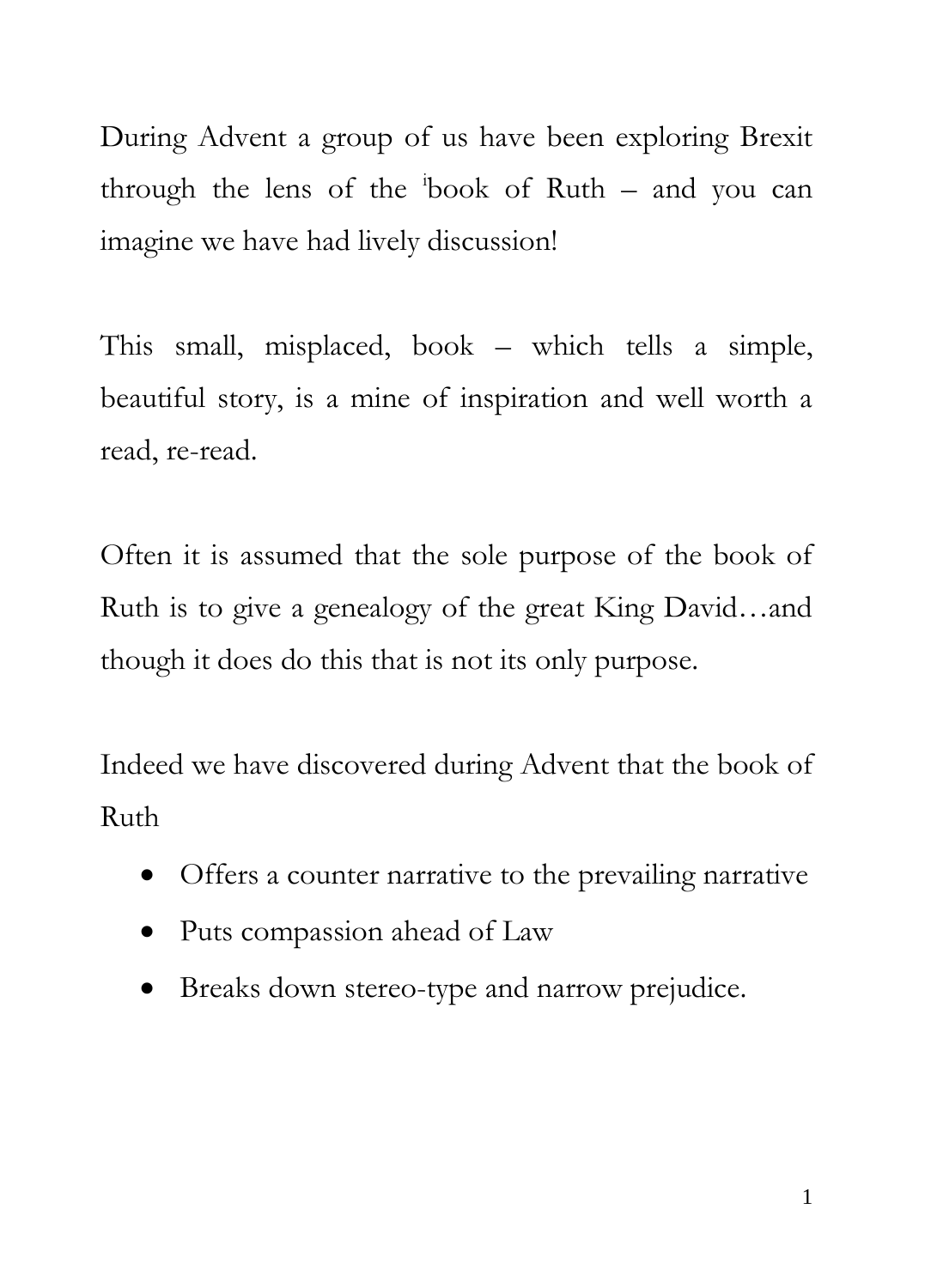And the conclusion of all this  $-$  in four short chapters  $-$  is a family tree of King David which in tells us that David's great-great grandmother was a Moabite!

Matthew in his gospel picks up this genealogy as he tells in his own way of the birth of the Christ – through the lens of Joseph.

Unlike the nativity in Luke's Gospel – which focusses on Mary and Mary's response – today's Gospel tells of the birth of Jesus from Joseph's point of view.

And, Matthew would say, Joseph brings to the table a godly heritage and lineage. Because it is Joseph who names the child, he claims paternity of Jesus and makes him an heir of David's line.

So the genealogy we find in the book of Ruth is picked up and extended in Matthew's gospel in the verses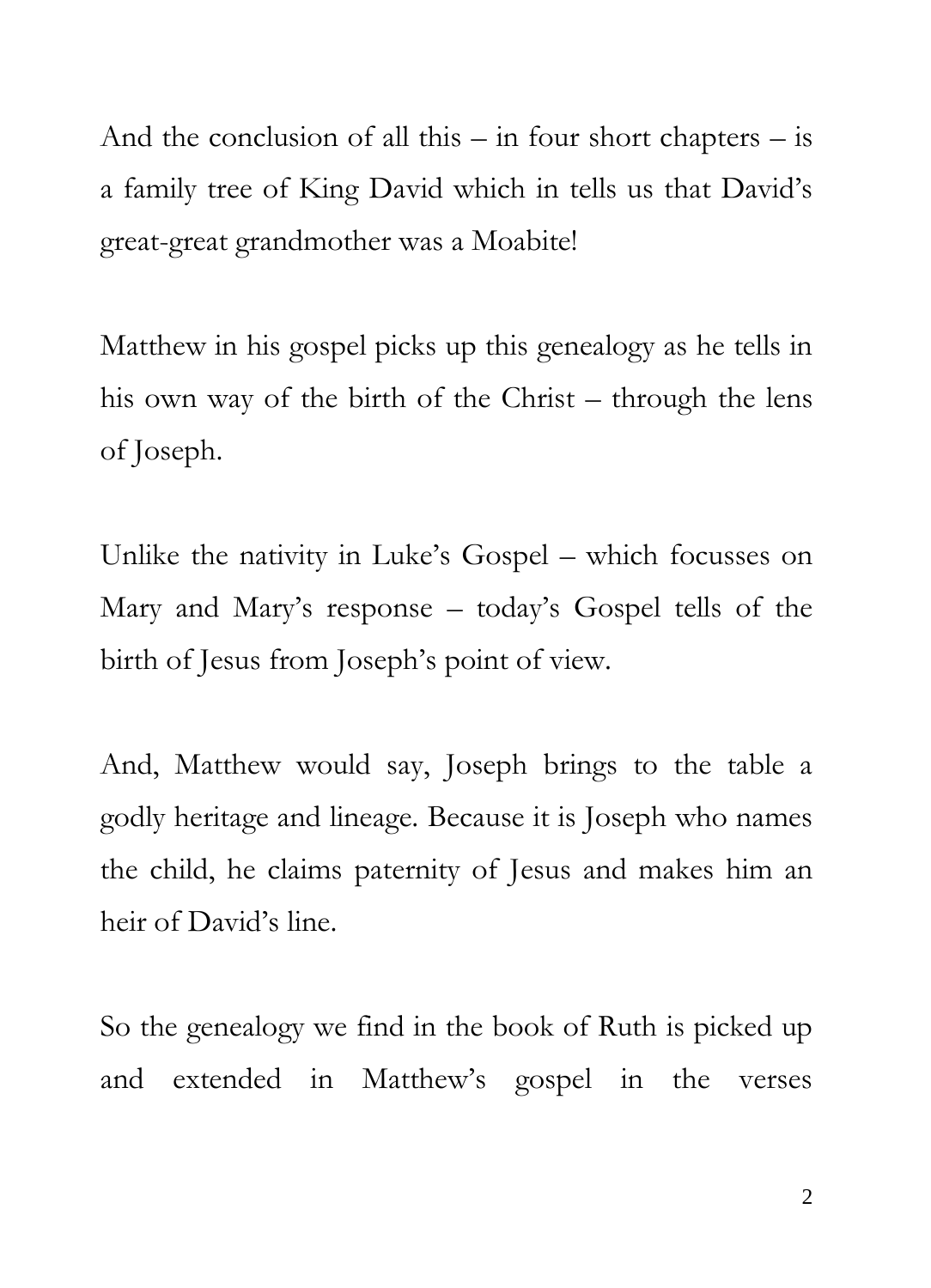immediately before the passage we have heard proclaimed today…those preceding verses are set out in pictorial form on the pew sheet.

That family tree might give us the idea that Jesus was a thoroughbred, a pure descendent of a great dynasty. But by including King David, Ruth and Boaz, Perez and Tamar, Matthew reminds us of the imperfections of this line:

- David at times was a scoundrel
- Ruth was from Moab
- Perez' birth by Tamar was in very dubious circumstances.

Matthew reminds us that this line does not trace a golden thread through history – it is full of imperfections and misalignments with the will of God; Matthew reminds us of the all too human nature of Jesus' paternal line.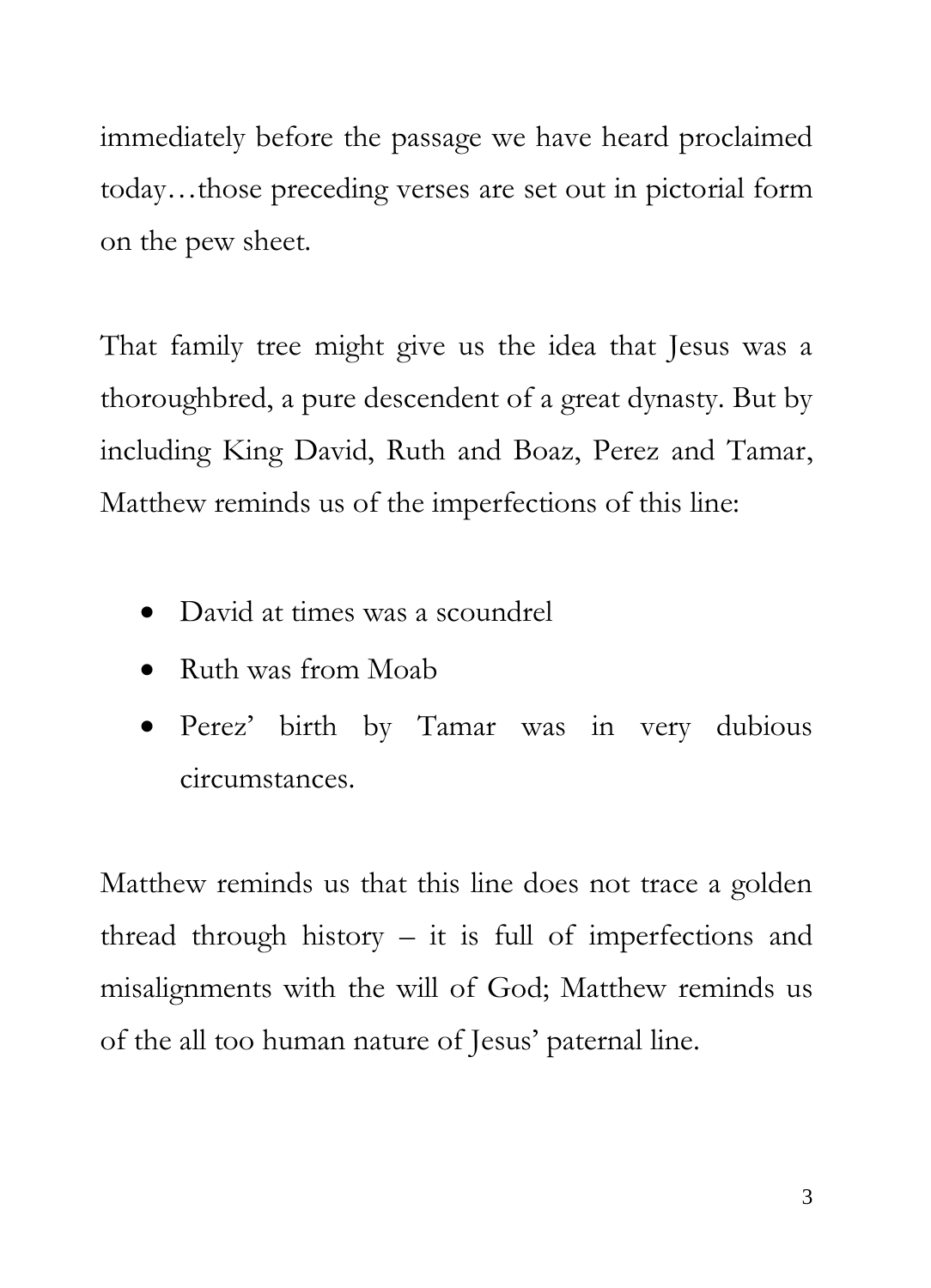And I wonder is this Matthew's equivalent of Luke's Magnificat? Mary's song of praise tells how the proud are scattered, the humble and meek exalted, the hungry filled with good things.

Matthew's nativity story, like Ruth's story, tells of the end of the primogeniture rule; of the end of the men holding all the cards; of the elder bowing down to the younger, of a shepherd-child becoming the anointed one; a counter narrative, in which compassion is set above Law, an opening up of grace and a breaking down of prejudice.

Oh yes, we have had great time looking at the book of Ruth this Advent through a different lens – we have had fun and we have been challenged…as we have thought about

- When Home treats you as an alien
- The gender pay gap